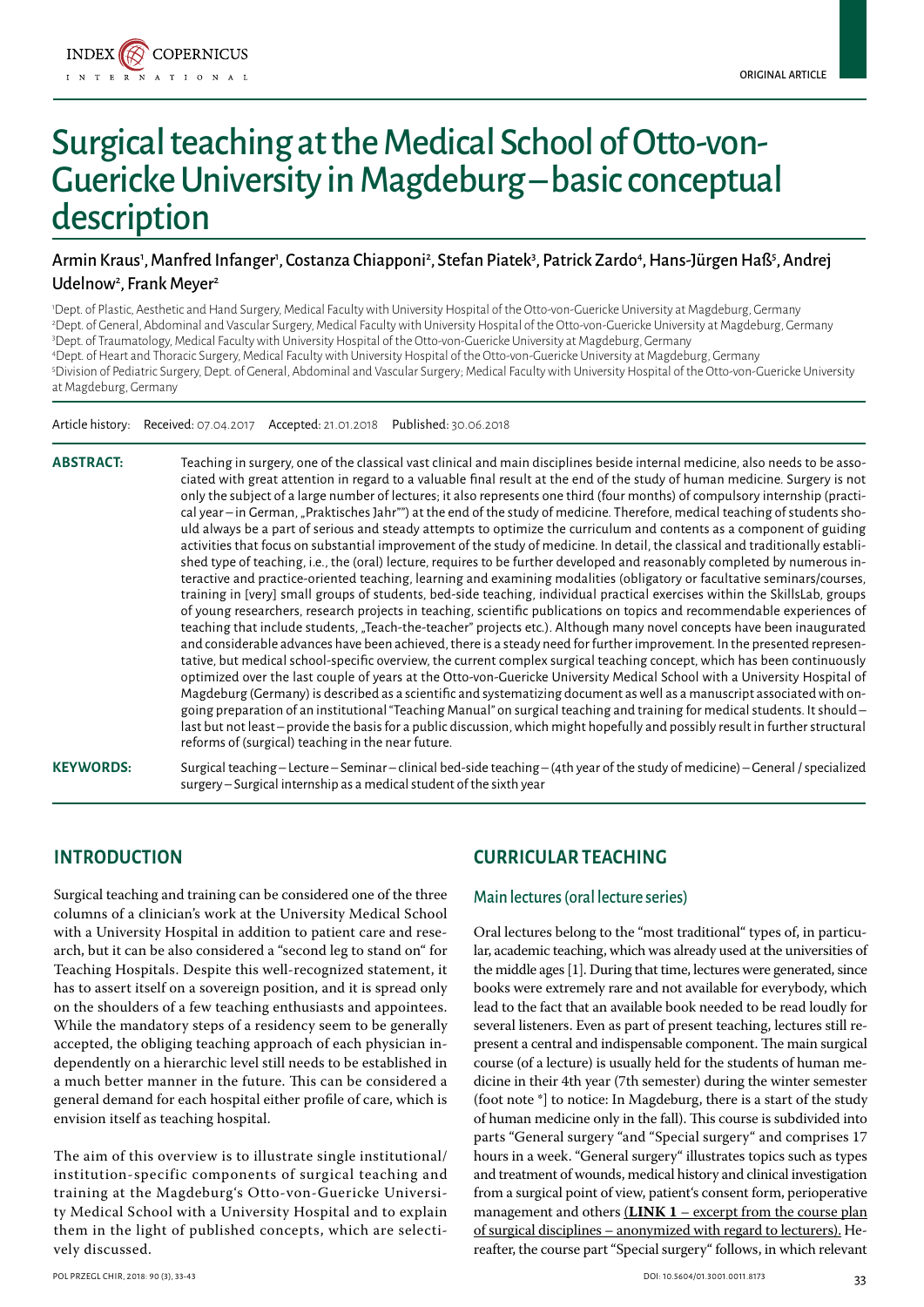disease pictures and injuries as well as their surgical management are presented. As a specific characteristic of the Magdeburg's Otto- -von-Guericke University Medical School, the main surgical course (oral lecture series) has been widely presented according to establishing trends and students' advocacy as:

#### 1. organ-related (and)

- 2. integrative lecture with other medical disciplines for approximately 3 years. The disposition was scheduled according to various organ systems such as:
	- • "Heart, blood circulation and lung",
	- • "Endocrine system",
	- • "Gastrointestinal tract",
	- • "Hepatobiliary system",
	- • "Peripheral and central nervous system" (and)
	- • "Musculoskeletal system".

A completing section is dedicated to:

- "Plastic and reconstructing surgery" (and)
- • "Pediatric surgery".

The subject matter is presented to the students as an integrative approach together with other medical disciplines, i.e., during surgical lectures docents from disciplines such as Internal Medicine (Cardiology, Angiology, Pneumology, Nephrology, Endocrinology) and Pathology participate (**LINK 2** [– Interdisciplinary course](http://ppch.pl/api/myfiles/download/458740)  [plan, anonymized\)](http://ppch.pl/api/myfiles/download/458740) are integrated.

The winter semester is finished by a "First Surgical partial written exam", which is performed in order to test:

- • theoretical knowledge and, thus, the fulfilled prediction of the students to take part in the subsequent "Surgical Clinical Practice" (and)
- • competent clinical bed-side approach to a surgical patient.

An additional part of the main surgical course (oral lecture series) takes place during the summer semester accompanying the "Surgical Clinical Practice" and pursuing the following topics and aspects such as:

- New trends in surgery,
- • Current research data from surgery (published in international scientific literature),
- Interdisciplinary concepts,
- • Surgery in an out-patient clinic setting,
- Interdisciplinary topic areas,
- $(e.g., vascular surgical aspects in general and abdominal$ surgery) (and)
- • Studies.

with a limited lecture time contingent of overall 16 "lecture hours" of 45 min each. Even this part of the main surgical course with an oral lecture series is given as integrative and, increasingly, an interactive approach (**LINK 3** – [Plan of the "Main surgical course-](http://ppch.pl/api/myfiles/download/459089) ["with an oral lecture series of the summer semester, anonymized\).](http://ppch.pl/api/myfiles/download/459089) "Surgical Clinical Practice and Practical Training" (in German, "Blockpraktikum") Surgical Clinical Practice:

- • comprises 56 lecture hours (45 min each),
- takes place during the summer semester of the 4th year of the study of human medicine (8th semester) (and)
- extends 2 weeks of the year (in particular, 4 days / week),

for which the 200-220 medical students of each age group are subdivided into 8 main groups and further, into 5 small groups (of each main group) according to the specific organizing requirements (such as rotations, combinations) of other medical disciplines with regard to their "Practical Trainings". The intended number of students in each small group is 5-6; however, the original intent as part of reforming efforts focused on a more ideal number of only 3 (-4) students, which could not be further pursued in the light of the steadily increasing overall number of medical students each year. In relation to a single student, there are 3 teaching units of 6 x 45 min (Monday to Wednesday) and 1 teaching unit of 10 x 45 min (Thursday) – possibly with the integration of medical students already in the morning round on single wards as part of their general integration into daily surgical practice over the whole time of the Surgical Clinical Practical Training (remaining individual decision of each surgical discipline) but realizing a rotation through 5 surgical disciplines taking part in the Surgical Clinical Practical Training:

- • General, Abdominal and Vascular surgery
	- ( 3 wards, 1 surgical ICU )
- 
- Pediatric surgery (1 ward )<br>• Heart and Thoracic surgery (2 wards, 1 ICU )  $\bullet$  Heart and Thoracic surgery
- • Plastic, Reconstructing and Hand surgery
- ( 1 ward ) • Traumatology (1 ward ).

As part of the demanding and coordinating efforts in the organization of the "Surgical Clinical Practical Training", a possible stay of the students at one rotating position for 2-3 days (most likely at wards of the Dept. of General, Abdominal and Vascular Surgery) is intended, in particular, to follow specific patient courses (**[LINK](http://ppch.pl/api/myfiles/download/458741) 4** [– exemplary rotation plan, anonymized\).](http://ppch.pl/api/myfiles/download/458741)

At the beginning of the semester and/or Surgical Clinical Practical Training, an introductory lecture (with interactive options), in particular, with regard to the organizing aspects of the "Surgical Clinical Practical Training", is given.

Structuring of the Surgical-Clinical-Practical-Training contents is individual and sovereign responsibility of each surgical discipline.

In the Dept. of General, Abdominal and Vascular Surgery, the student groups are further – if it is realistic to do so on the specific day of "Surgical Clinical Practical Training" – subdivided to maximize individuality of a clinical and bed-side teaching and practical training. Topic-related contents of the "Surgical Clinical Practical Training" are adjusted to individual students' wishes – the students are asked to express their specific ideas. In addition, there are ward-specific teaching plans on possible contents to be presented and trained as an orientation according to the preferred profile of:

- • patient care at each ward (and)
- each surgeon working at the specific ward (**[LINK 5](http://ppch.pl/api/myfiles/download/459093)** [exemplary ward-specific topic profile\).](http://ppch.pl/api/myfiles/download/459093)

In detail: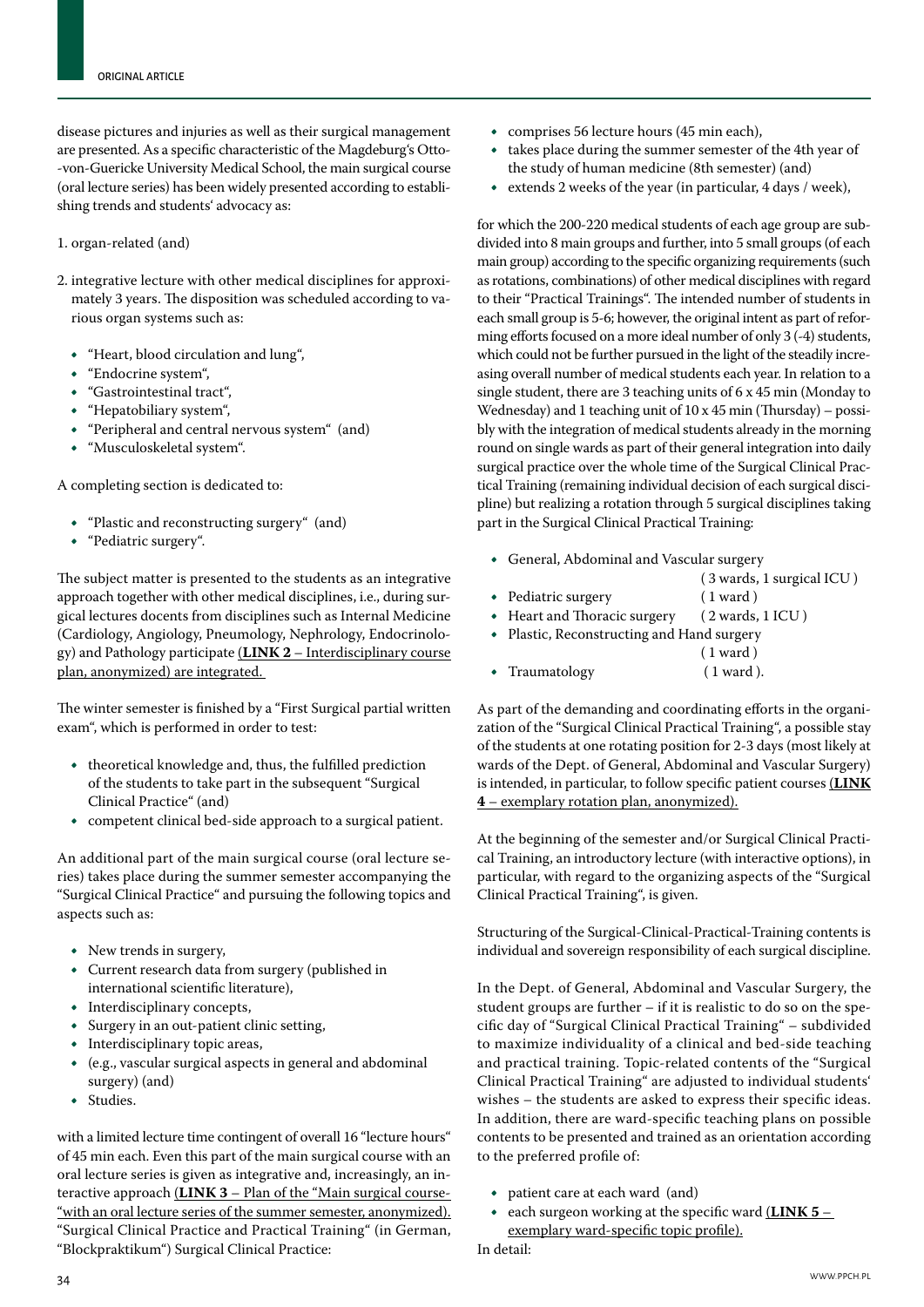

**Fig. 1.** In the *SkillsLab*, medical students are offered to practice the laparoscopic approach using the "Pelvi-Trainer" under supervision (Dept. of General, Abdominal and Vascular Surgery).



Fig. 2. The basic knot and suture techniques are excercised udring the "Knot-and-Suture course" (Dept. of Plastic, Aesthetic and JHand Surgery – images from the *SkillsLab*).

\* On the 1st day of the "Surgical Clinical Practical Training" (on Monday), students undergo an introductory seminar including the so-called "OP cinema" to screen OP videos on basic surgical interventions such as appendectomy, cholecystectomy and thyroidal resection.

\* On the subsequent day (on Tuesday), students train "Behavior in the operating room", e.g.,

- • With regard to sterility incl. hand disinfection,
- To put on sterile gloves sterile and a sterile scrub,<br>• Position of the patient (and)
- Position of the patient (and)
- To prepare / disinfect / cover the operating area, (and)
- Moving in the operating room.

\* On the on day (on Wednesday), "Surgical Clinical Practical Training" focuses specifically on surgically relevant imaging based on typical images from:

• Conventional X-ray,

- MRI,
- DSA,
- PET-CT.

\* On the last day of the 4-day "Surgical-Clinical-Practical-Training" week (on Tuesday), students of the rotating groups have the opportunity to practice laparoscopic interventions using the "Pelvitrainer" at the SkillsLab [2].

In the afternoon of this 4th day, a surgical seminar of the Dept. of General, Abdominal and Vascular Surgery is held by surgical docents of the Magdeburg's Otto-von-Guericke University Medical School, who have a teaching assignment (surgical "Venia legendi") and work as employees clinically at other hospitals.

The seminar extends 2 double teaching hours  $(2 \times 90 \text{ min})$  – the selection of surgical topics is left to the docent but, again, topics are adjusted to individual students' wishes – the students are asked to express their specific ideas. Thus, this approach allows to achieve a reasonable compromise of bilateral benefit,

- • on one hand, it puts into effect an active and diversified transfer of knowledge on aspects of
- • daily surgical practice, (and)
- on the other hand, it allows that surgical docents can give surgical lectures and seminars according to their teaching assignment.

As part of the rotation during the "Surgical Clinical Practical Training", surgeons from the Dept. of Plastic, Reconstructing and Hand Surgery perform a "Knot-and-Suture class" over 6 teaching hours (6 x 45 min), teaching suture techniques such as single-not suture, ongoing suture, surgical knots by hand or by instrument (needle holder). In addition, basics of surgical wound care are presented.

The colleagues of the Dept. of Traumatology perform a class on traumatological physical examination and specific traumatological aspects and diagnoses. In addition to this, wound dressing and cast techniques are demonstrated and students can extensively practice these techniques – in total, over 6 teaching hours (6 x 45 min).

Each day of the "Surgical Clinical Practical Training" was assessed by the students according to the requirements of the "Landesprüfungsamt" (German District Examination Office) Saxony-Anhalt in Halle (Germany). These assessments ranged from "good" to "excellent" based on the partially enthusiastic acceptance of the "Surgical Clinical Practical Training" by the students. Efforts to objectify the assessment focus on:

- from now on, on the results of the written exam, which constitutes proof of knowledge transferred and mediated by the Surgical Clinical Practical Training (as well as)
- $\bullet$  in the future (from the next age group [4th year of the study of human medicine] on), on the introduction of surgical "objective structured clinical examination" (OSCE) (see also below section "Outlook") which, however, requires elaborate preparation (see also relevant publications).

Laparoscopic exercises using the "Pelvi-Trainer" (**Fig. 1**), "Knot-and- -suture class" (**Fig. 2**) as well as "Wound-dressing-and-cast class"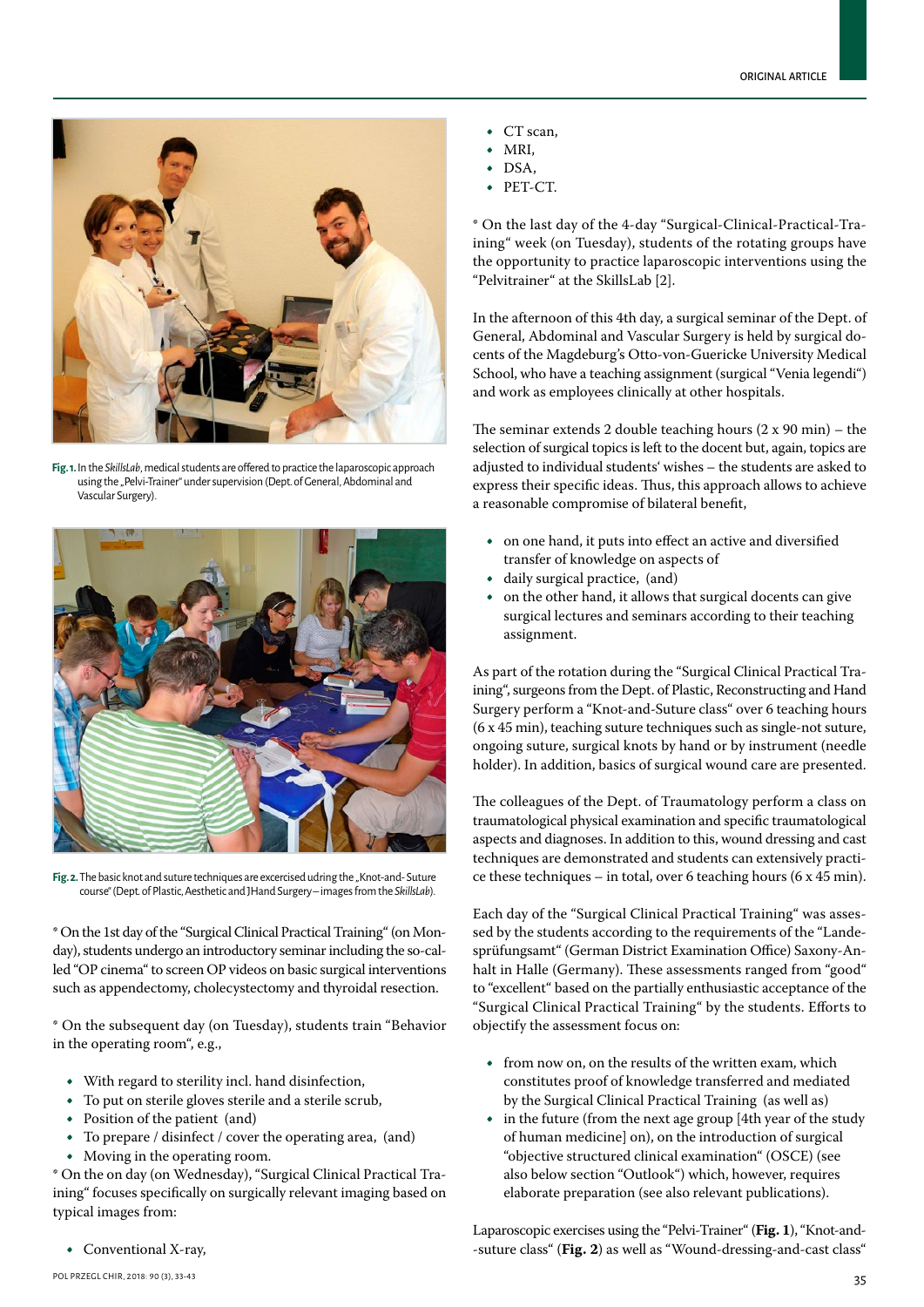

**Fig. 3.** Wound dressing and cast techniques can be practiced during the "Wound Dressing and Cast Technique course" in addition to the traumatologiocal examination aspects (responsible for course organization and supervision, Dept. of Traumatology).



**Fig. 4.** Snapshot from the facultative seminar "Bed-Side Teaching and Surgical Lectures") held by the Dept. of General, Abdominal and Vascular Surgery.



Fig. 5. Snapshot from the facultative seminar "Bed-Side Teaching and Surgical Lectures") held by the Dept. of General, Abdominal and Vascular Surgery.

(**Fig. 3**) are performed in the "SkillsLab" called "MAMBA" ("Magdeburger Ausbildungszentrum für Medizinische BAsisfertigkeiten" – "Magdeburg's Training Center for Basic Medical Skills") which:

- has been established and continuously optimized for years ([3] and manuscript in preparation),
- $\bullet$  is open for further use also in the short run such as:
	- individual teaching appointments,
	- facultative seminars (see below) (as well as)
	- small scientific symposia,
	- oral presentations (or)
	- hands-on courses.

Numerous individual talks with students provide evidence for the favorable acceptance of the "Surgical-Clinical-Practical-Training" concept based on diversity and the rotation principle (opinion of numerous surgical colleagues representing teaching) versus alternative conceptual ideas (stay on one specific ward during the



Fig. 6. Situational impression - seminar "Surgical Quality Assurance".

whole practical training) of other clinical disciplines but this is not yet adequately reflected by the questionnaire-associated students' assessment results mainly due to only moderate attendance (see below).

Surgical teaching and training is finished with a conclusion of a written exam at the end of the summer semester, which:

- has been extended by specific "Surgical-Clinical-Practical-Training" questions since this year (and)
- is usually included with  $60%$  in final score on surgery.

# **Facultative teaching offers**

Beside main surgical lectures and practical training, which needs to be completed with a certificate (see above), the surgical disciplines of the Magdeburg's Otto-von-Guericke University Medical School with University Hospital offer several further learning programs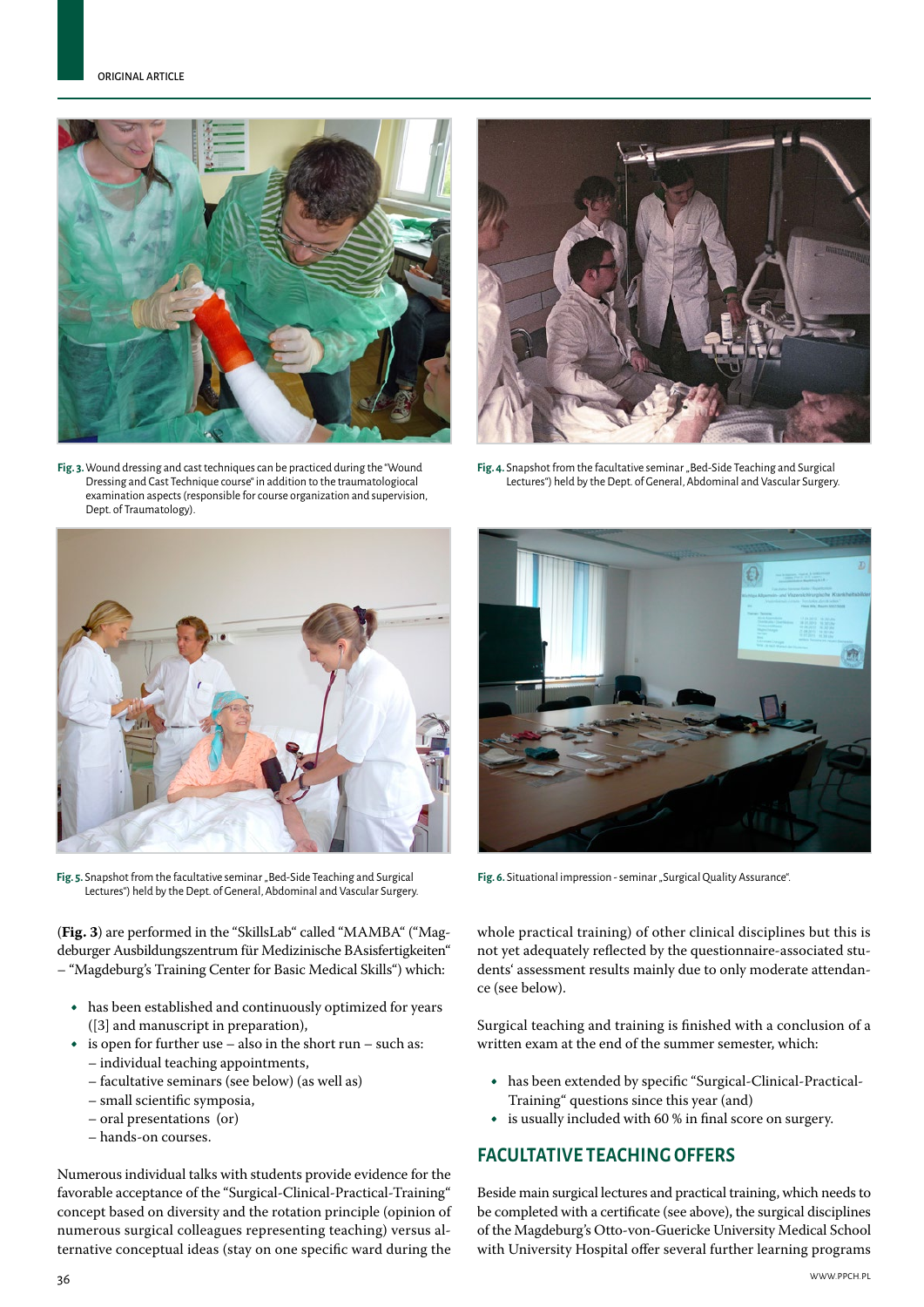(in the majority of cases on Wednesday or according to an individual agreement) in addition to curricular teaching, in particular, for the students of the 4th year of their study of human medicine, but also for students of older or younger age groups. In detail:

- 1.Approximately twice a month, a one- to two-hour "Surgical Ultrasound Class" takes place according to the individual teaching needs of the participants and individual agreement of the participants with a tutor (**Fig. 4**). This class provides specific knowledge and practical training of surgical and emergency ultrasound; it extends over two semesters. The class is open for all students independently of their year of study of human medicine but, in particular, for students of the 4th year. With small groups of 5-7 students, ultrasound is trained bed side using a mobile ultrasound device. Hereby, the students learn early to link information obtained from medical history, physical examination (palpation and auscultation) with that from the ultrasound-based imaging. In addition, a physician-patient interaction (e.g., consent for performing ultrasound, patient's position, respiratory maneuvers etc.) is trained. The Surgical Ultrasound Class has been created an enthusiastic echo in students; for the class, a further tutor has become necessary to match the students' needs so far. The class was almost invariably accepted with a positive response by the students.
- 2.) Furthermore, one seminar per months is offered which is called (original title) "Bed-side teaching and surgical lectures" - **Fig. 5**), the oldest facultative seminar, which has been in the spectrum of teaching appointments and has enjoyed a large clientele for 11 years. The participating students get the option to prepare for a scientific or clinical stay in an English-speaking country.
- 3.) A combination of a theoretical seminar and possible practical training is the teaching offer for "No fear in case of an acute abdomen" (**LINK 6** [– designed as a seminar. Within this class,](http://ppch.pl/api/myfiles/download/458742)  [the term "Acute Abdomen" and its theoretical content is exten](http://ppch.pl/api/myfiles/download/458742)[sively characterized and associated with surgical disorders, also](http://ppch.pl/api/myfiles/download/458742)  [various diagnoses are explained with regard to symptomato](http://ppch.pl/api/myfiles/download/458742)[logy, clinical pictures and surgical care based on publications,](http://ppch.pl/api/myfiles/download/458742)  [images and videos, for which there is usually less time left in](http://ppch.pl/api/myfiles/download/458742)  [regular lectures. This teaching appointment is considered a](http://ppch.pl/api/myfiles/download/458742)  [reasonable addition and a course review to the main surgical](http://ppch.pl/api/myfiles/download/458742)  [lecture. The specific aim is characterization and consolidation](http://ppch.pl/api/myfiles/download/458742)  [of the possible procedural steps / approach in case of a \(simu](http://ppch.pl/api/myfiles/download/458742)[lated\)](http://ppch.pl/api/myfiles/download/458742) patient with an acute abdomen but also practicing the examination of test persons and models.

The following aspects are trained by the participants, in detail:

- Medical history,
- • Clinical overview,
- i.v. access (on a model) / infusions / analgetic therapy (substances and doses),
- Aspects of physical examination and its variants depending on specific clinical situations,
- • Practical training of inserting a gastric tube (on a model),
- Clinical decision-making to set up a suspected diagnosis by each participant
- Simulated decision for further clinical/surgical care (whether required),
- Pictures of the intraoperative situs or videos.
- 4.) Seminar series "Learning by repeating Understanding by seeing" This series focusses, in particular, on image-guided demonstration (videos, images) of teaching contents and, based on this, on image-dependent understanding of various disorders. The seminar course is interactive at all times (the tutor introduces only the seminar) meaning that the presentation can be interrupted at all times and at each point of the presentation. Currently, course presentations of the tutor comprise the most frequent surgical disorders and interventions such as:
	- Appendicitis,
	- • Hernia,
	- • Gastric surgery (and)
	- Colorectal surgery.

The extension to more complex topics such as hepatobiliary and pancreas surgery as well as organ transplantation, is planned (**LINK 7** [– "Understanding by Seeing"\).](http://ppch.pl/api/myfiles/download/458743)

- 5.) Seminar "Surgical Quality Assurance" This monthly one-hour seminar over the whole semester has been derived from the great traditions of the Otto-von-Guericke University at Magdeburg with regard to surgical quality assurance and characterizes extensively surgical disorders with clinical signs and symptoms as well as surgical interventions to treat them (as additional part of the main surgical lecture series), in which quality assurance is mandatory at presence such as:
	- Desobliteration of the internal carotid artery,<br>• Cholecystectomy.
	- Cholecystectomy,
	- • Extraclinically acquired pneumonia.

In addition to this, the known profile of the Institute of Quality Assurance at the Magdeburg's Otto-von-Guericke University comprising disorders and procedures such as:

- Colorectal cancer surgery,
- Surgical care of gastric cancer,
- Surgical interventions at the pancreas,<br>• Hernia surgery.
- Hernia surgery,<br>• SILS-based inte
- SILS-based interventions

is the subject of the presentations and discussions during the seminar. Even the establishment of a reasonable error culture is promoted during the seminar [4].

6.) Accompanying surgical service (2-3 students) A further facultative teaching offer provides the option to take part in a surgical service as a member of a surgical team (general and abdominal surgery; pediatric surgery) during the time period from 4:00 p.m. to 07:00 a.m. of the next day if a team of surgeons is on call. Entry to the surgical service is possible at all times (recommendable at the time of taking over; also on weekends and holidays). Simultaneously, the duration can be scheduled by individual choice. Hereby, students can become acquainted with surgically relevant injuries and surgical disorders, which, in particular, occur during the time periods of surgical service and which can be explained by the surgeons being on call. This can be used as reasonable preparation of the first students' own services in the clinic after the state exam, finally to facilitate entry into their professional lives.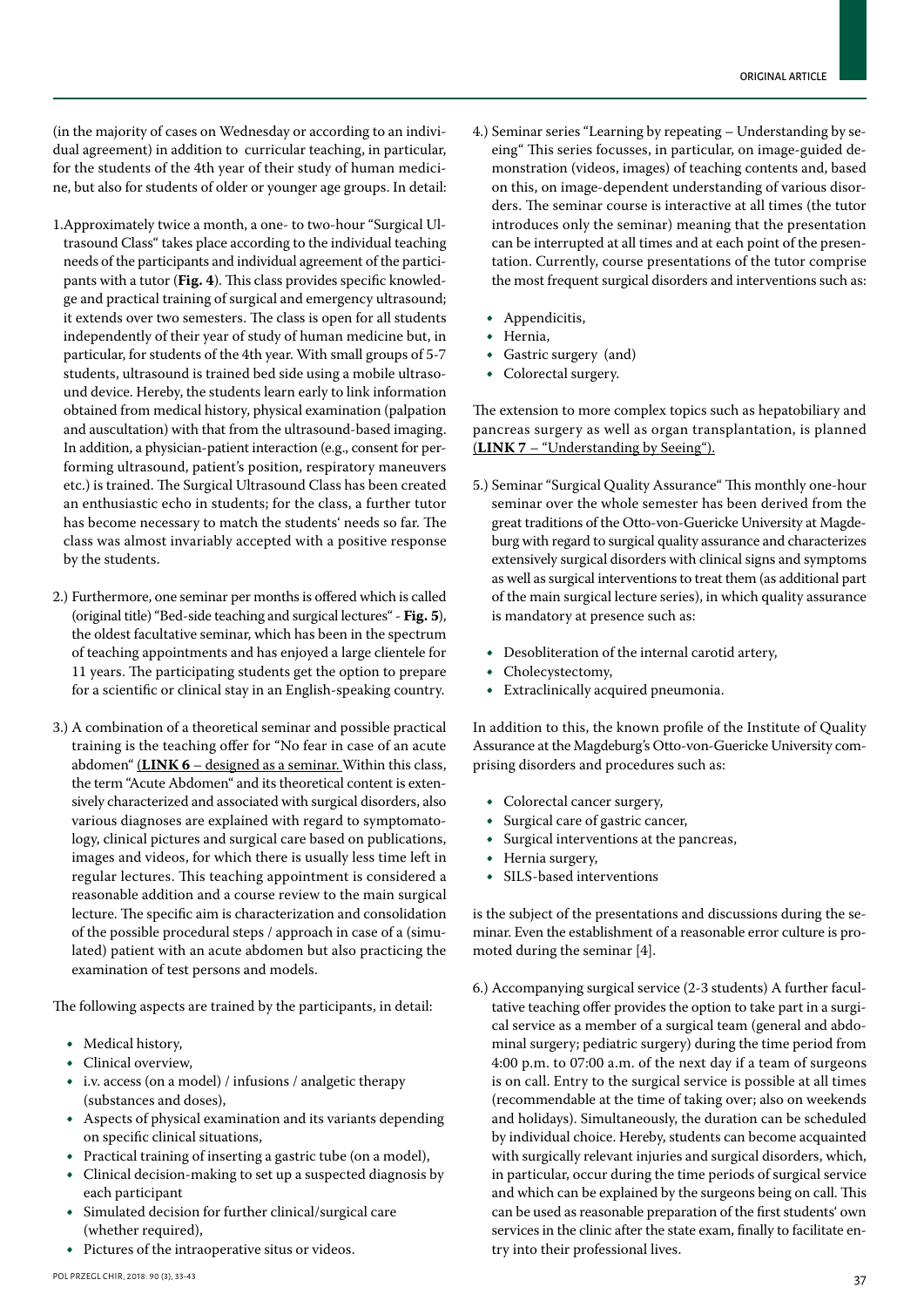- 7.) Voluntary assistance in surgical interventions Since 2009, there has been a voluntary option for students, in particular, during their 4th year of the study of human medicine, to assist as a member of the operating team. This is an additional offer, which is provided externally of each other curricular teaching event and time point such as "Main surgical lecture series" and "Surgical Clinical Practical Training". One to two students need to be at the surgical ICU in the morning of the operating day after former coordination in the whole group of interested students for final arrangements of the definitive operating program and among the members of the operating teams integrating 1-2 students. Thus, the students have the opportunity to take part in surgical interventions of a tertiary center of general, abdominal and vascular surgery (the name-giving profile of the reporting department of surgery) as well as to learn and initially practice the required abilities for a physician prior to their 6th year of the study of human medicine.
- 8.) SkillsLab ([3] and manuscript submitted) On 2009, Otto-von- -Guericke University Medical School with University Hospital at Magdeburg established an interdisciplinary "SkillsLab", in which practical abilities and medical courses of action can be demonstrated using appropriate models. SkillsLab-based courses such as:
	- • Clinical examination course,
	- • Knot-and-suture course,
	- • Emergency medicine,
	- • Venous puncture (and)
	- • POL(Problem-Oriented Leaning)-courses, e.g., on: – Pathophysiological mechanisms,
		- Oncology (and)
		- Pain

are offered independently of the obligatory surgical teaching contents.

The following sessions and courses can be voluntarily attended as part of the broad interdisciplinary spectrum:

- Advanced-life-support course (ALS) I and II<br>• ALS training
- ALS training
- • Airway Management I and II
- • Basic-life-support course (BLS) I and II
- • ECG course
- Free auscultation on a (SAM) heart and lung simulator
- • Gynecological examination course
- • Lumbar puncture
- • Orthopedic-examination course
- Ophthalmological-examination course
- Venous puncture I III
- Knot-and-suture course (continued)
- Operative-hygiene course
- • Ultrasound course (non-surgical).

# **Teaching manual**

As part of this systematic teaching documentation of the conceptual and event spectrum, the idea of a "Teaching manual" was generated, which meticulously summarizes and demonstrates the traditional and modified, proven and established (but also establishing [after inauguration]) as well as planned (or being planned [shortly before inauguration]) main lectures, seminars, courses and other teaching events  $\binom{n}{k}$  Teaching manual " in preparation – currently, prefinal version).

## "Practical year" (PY) – Surgical Third of the 6th year (of the study of human medicine) and PY-logbook

For PY-students (students of the study of human medicine in their 6th year), a mandatory PY-logbook is released for the 4-month surgical third of the 6th year. It serves as a structure description and guidance for self-organized learning during the so-called "Practical year". The logbook derived from the basis document of the Central Conference of Medical Schools ("Medizinischer Fakultätentag" - MFT) of 2012, supplemented with details and adapted to the specifics of various medical disciplines and Magdeburg's Medical School, it comprises the section "Basic abilities", which consists of essential skills required for surgery such as:

- Pain therapy,
- Consent talk,
- Wound treatment,
- • Disinfection and sterility in the operating room (as well as)
- Principles of patient's positioning and methods in the operating room.

The single points were classified according to the criteria:

- A (Demonstration),
- • B (Performed under supervision) and
- • C (transferred into routine).

The added section consists of the skills on the surgically relevant and, in particular, frequent disorders such as:

- • Acute abdomen,
- Peripheral arterial occlusion disease (or)
- Sepsis (etc.).

For these aspects, the same assessment criteria (A–C) are used. The last section "Surgical interventions" classifies the students' knowledge with regard to specific operations, e.g.,

- Laparotomy,
- Endoprosthesis of the hip (or)
- Thrombembolectomy (and others)

in a similar manner as for the other sections. The logbook is signed by the surgical attending responsible for teaching or the head of the department at the end of the 4 months in surgery. In addition to the logbook on the "Practical year" (PY), a manual on the "Practical year" (PY) is being prepared, which is to summarize important information and advices for students and, thus, facilitate first steps during the "Practical year" (PY) (publication in preparation) (**LINK 8** [– prefinal version of the PY-logbook](http://ppch.pl/api/myfiles/download/458744); **LINK 9** [– informa](http://ppch.pl/api/myfiles/download/458745)[tion flyer on the "Practical year" in surgery;](http://ppch.pl/api/myfiles/download/458745) **LINK 10** [– Welcome](http://ppch.pl/api/myfiles/download/458746) [to the "Practical year" in surgery\).](http://ppch.pl/api/myfiles/download/458746)

## Surgical internship (during semester interruption clinical part of the study of human medicine [in German, "Famulatur"])

This type of surgical internship is getting more and more accep-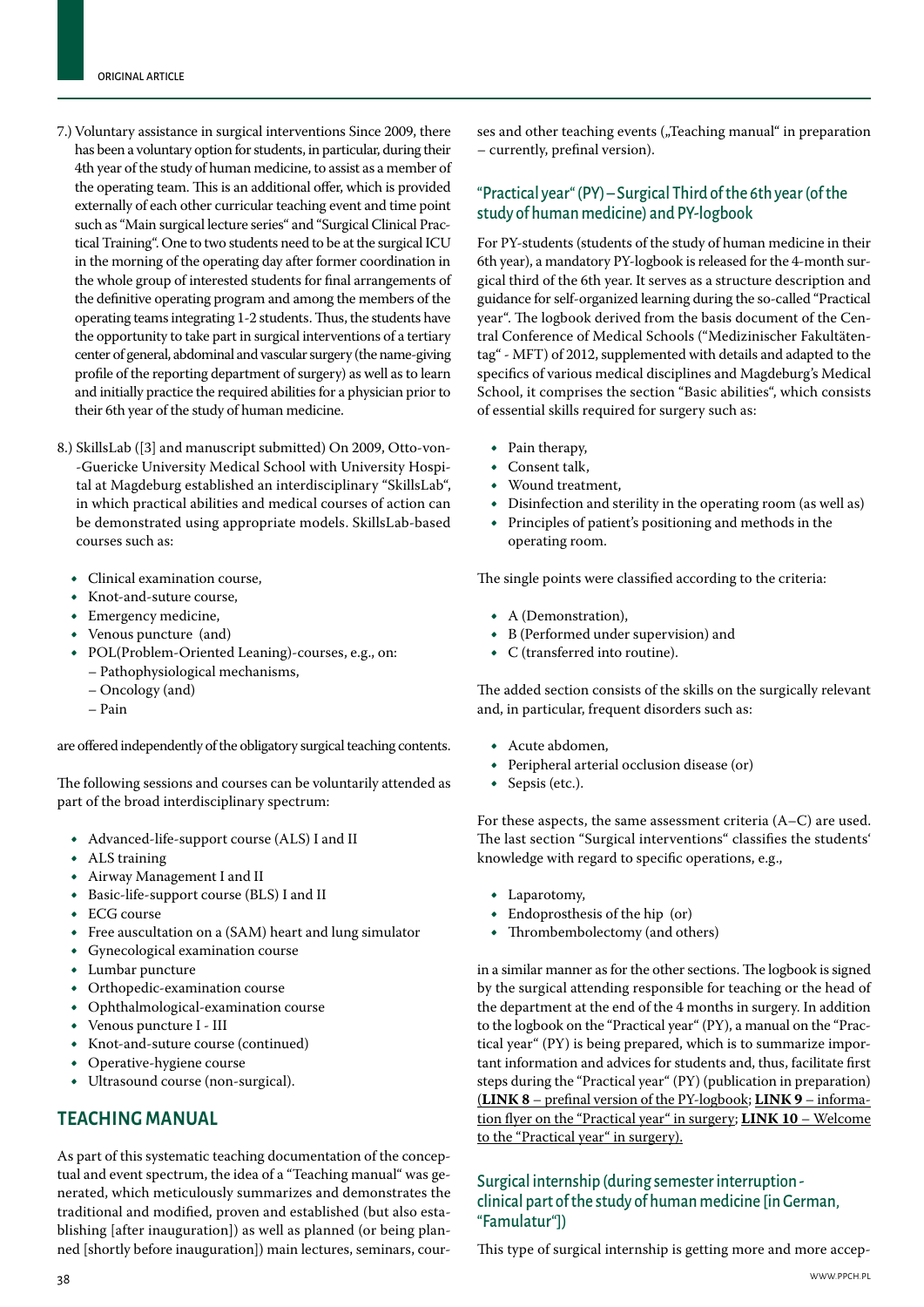tance and appreciation; it is offered to students, in particular, to those of the own Medical School with an appropriate application form including curriculum, health certificate and certificate of an existing/ongoing matriculation in Germany.

#### PY-Seminar

#### [\(LINK 11 – PY-seminar plan, anonymized\)](http://ppch.pl/api/myfiles/download/459096)

Every two weeks, a PY seminar takes place, which is performed by the head of the departments or attendings responsible for surgical teaching of each surgical discipline. The seminar is scheduled for 120 min and presents diagnostic and therapeutic options of various surgical disciplines such as General, Abdominal and Vascular Surgery, Heart and Thoracic Surgery, Traumatology and Plastic an Esthetic Surgery as well as Pediatric Surgery for students in an interactive manner.Attendence to this seminar is mandatory for PY-students.

# ERASMUS exchange program (experiences of exchange students - [Ref.: URL aus UMMD])

Magdeburg's Medical School is an active partner of the Europe- -wide ERASMUS exchange program, which accepts mutually certificates of the accomplished teaching courses. It has been well proved to hire a student in charge from Magdeburg who himself stayed in another country apreviously s an exchange student a certain period of time to:

- • welcome exchange students from other countries at Magdeburg's School of Medicine,
- assist them during the initial time period of their stay, e.g., in administration affairs such as accomodation, working clothes, appointment at the company doctor's office (and)
- to integrate the guest students as soon as possible.

#### Teaching working group in surgery

For a few semesters, the so-called "Teaching working group in surgery" has been successfully established. This group comes together once a month (more frequently, if necessary). The members are teaching representatives of single surgical departments, sometimes the group appointment is also attended by department heads, the persons in charge with regard to teaching affairs. This group has been proven to talk and decide on specific current teaching problems, which can be recommended.

#### Teaching bureau in surgery

Similarly to the teaching working group, a teaching bureau in surgery has been established for several months, which serves as a contact point for student problems, which has been well proven, in addition to very favorable personal contacts, direct communication and email-based correspondence in time.

#### Teaching assessment by students

Students are steadily asked to assess teaching events in surgery aiming for continuous feedback and subsequent improvement of teaching but also with the students' involvement, in particular, to get a representative judgement on the value of teaching, in particular, from students. For this, each teaching event is rated from 1 to 6. The assessment questionnaire comprises various categories such as a subjective overall assessment of teaching events. Then,

#### the questionnaire asks how teaching events prepare for:

- • written exams in surgery,
- • state exam (and)
- • daily practice as a physician.

Hereafter, there are boxes for free text including positive and negative criticisms. As the last part, the assessing student is asked what medical discipline he/she focusses on and whether teaching events have influenced this decision (manuscript under review). This document has the copyright of the "Main office for student affairs".

### Surgical activities in teaching events of other (medical) disciplines

Surgical representatives are also active in teaching events of other medical disciplines, e.g., in the interdisciplinary complex seminar:

- • "Fit for Famulatur" (surgical/medical internship) (and)
- • "Fit for PY (practical year)",

taking place once a week, which has been inaugurated and which is held by a cardiologist (from the Dept. of Cardiology, Pneumology und Angiology – University Hospital at Magdeburg).

## **Discussion**

There is a broad agreement on the fact that the traditional "frontal lesson" of an oral lecture and theoretical education of a seminar are not enough for sufficient training to become a capable physician [5,6]. This is, in particular, true for surgery, in which – in addition to theoretical knowledge – practical abilities need to be mastered in order to be well-prepared for the state exam and forearmed for professional entrance [7]. §2 of the medical license regulations determine the frame for various teaching events, which need to be held by a university. In practice, this means "Seminars comprising minimally 98 hours as integrated events, in which suitable disciplines need to be integrated, and moreover further seminars with clinical relation comprising minimally 56 hours." In addition "minimally 20 % of the practical trainings after the 1st part of the state exam [...] need to be presented as coherent practical training events." 476 hours of "bed-side-training" need to include patient demonstration and patient examination [8].

Within this frame, an optimal and motivating education and practical training have to be demanded, which prepare sufficiently for the medical profession [9]. This appears necessary, in particular, due to the fact that surgical training does not seem to be very attractive to today's medical students. Only 8.9 % of the students still want to begin a residency in general surgery according to a survey from the German district Baden-Württemberg. Attraction to surgery or surgical disciplines might be positively influenced by an appealing practical training in one of the surgical disciplines as well as by a positive role model [10]. With the presented teaching concept, it is attempted to match the demanding requirements in the best way possible and to design theoretical education and practical training as reasonable parts of surgical teaching in an attractive manner and, in particular, one that is practice-oriented. Hereby, a balanced ratio between oral lectures, seminars, practical training as well as autonomous and self-reliant learning needs to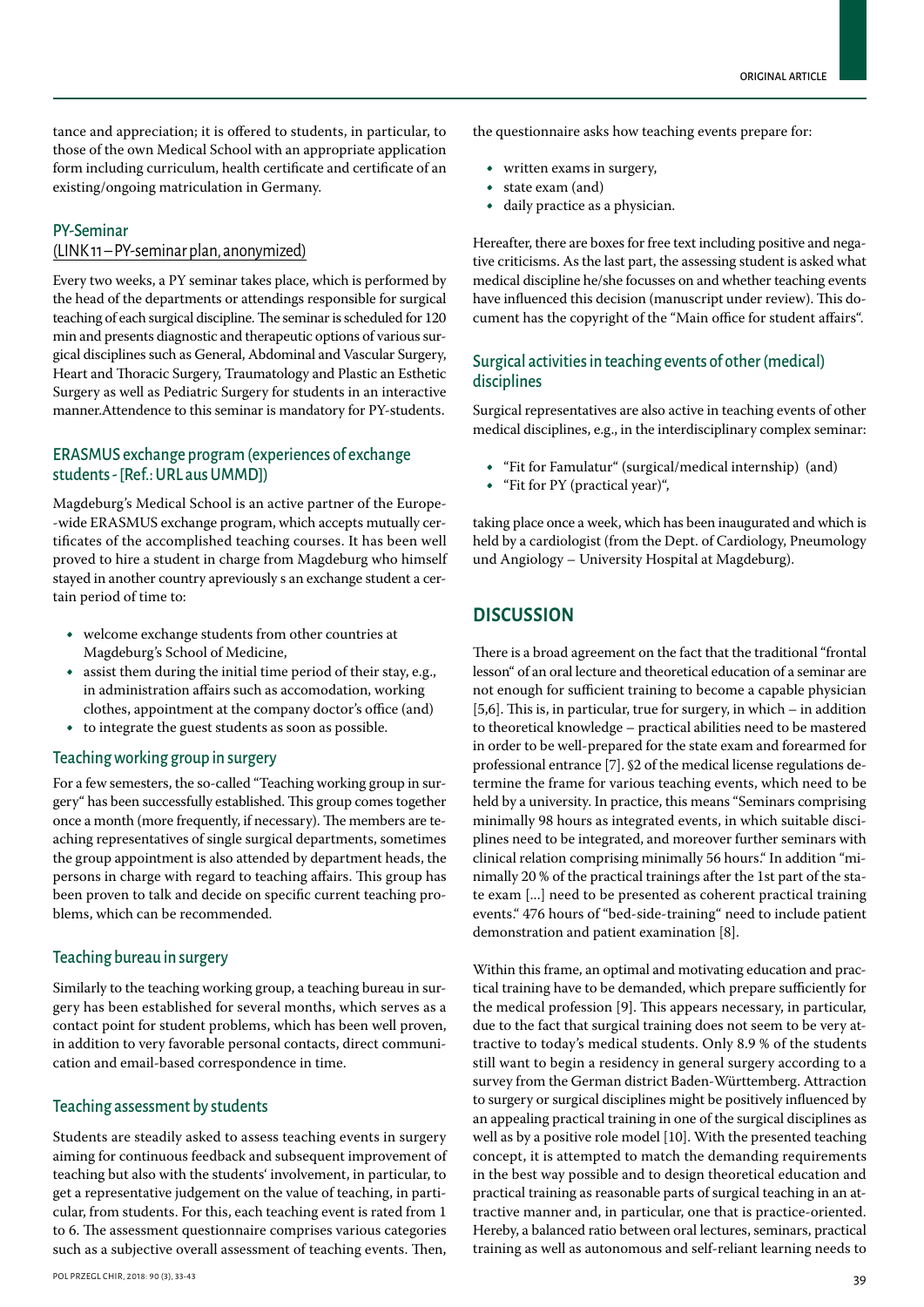be achieved [11,12]. A similar teaching concept has been inaugurated and published by the Ludwig-Maximillian's-University Medical School in Munich (Germany) [13]. It remains to be expected that such teaching concepts will be developed and established region-widely at many Medical Schools with University Hospitals in order to implement various conceptual and institution-specific ideas. Additional approaches such as that by the Theodor-Billroth Academy®, in which engaged medical students are enabled by sufficient preparation to begin a surgical residency in an appropriate manner [14], deserve particularly high recognition.

Teaching is associated with time investment and, therefore, surgical colleagues who have a teaching assignment need to be basically excused from the demands of patients' care at that time. This demand appears trivial but the arrangement can be very difficult from time to time. A substantial prediction is early coordination between the "Central office for student affairs" and the single department(s) even if there are similar or repeating time frames during the semester from year to year. Thus, teaching needs to be taken into account in planning clinical service or vacation since patients' care plus teaching can only be put into effect successfully during the period of peak activity if the whole team is available. In addition, it is important for internal planning of a department that the appointments are fixed for the colleagues with teaching assignments a long time in advance. Department internal workplans, in particular, related to upcoming obligations, are recommendable (e.g., as in the own Department of Traumatology, in which teaching has a fixed and equal place among the workplan obligations for colleagues such as emergency room, outpatient clinic, normal ward, ICU/IMC, operating room etc.). Thus, it is guaranteed that the responsible colleagues can fully dedicate themselves to their teaching activities during a specific time period (in particular, to avoid the prompt unexpected request for someone to: "Take over") (personal communication, S. Piatek). Furthermore, it is also urgent to improve education and practical training of academic teachers, surgical colleagues with teaching assignments. The "Faculty Development Program in Teaching Skills" which has been successfully established at the Johns Hopkins University in Baltimore/MD (U.S.A.) needs to be increasingly discussed [15]. It would also be imaginable that medical students can be involved in teaching activities. According to a study by Haist et al., basic clinical examination techniques can already be taught by medical students in their advanced part of the study of medicine as effectively as by Faculty Members [16]. For instance, exam results could be improved by the employment of student tutors [17,18]. The lower difference in age and social status can contribute to a better informal atmosphere, which may facilitate the learning process [19]. Student tutors benefit from the preparation of teaching appointments with a more intense understanding of the teaching contents and development of greater self-confidence in their role as teachers [20,21]. In addition, student tutors are completely accepted by students, for which an appropriate training and adequate supervision of the tutors are an absolute prediction [22,23]. Single projects to educate student tutors have existed in Europe [24,25] as well as in the U.S.A. [26,27] for a long time but with no standardization so far, meaning that there are still great development needs [28].

#### SkillsLab

According to already published data, the inauguration of SkillsLab-based courses has been particularly appreciated by the students [6,29]. Steps to standardize teaching methods especially for such SkillsLab-based courses, e.g., by means of the so-called "Four-Step-Approach" by Peyton have been already undertaken [30]. In addition, a survey among graduates of the study of human medicine at the own institution showed, that the majority of medical students prefers problem-oriented learning (POL – as mentioned above) versus frontal lecture [31]. In particular, "Soft skills" such as:

- "Interdisciplinary thinking",
- • "Psychosocial competence",
- "Capacity for teamwork", and
- "Ability for problem solution"

were assessed with a conclusion that they can be learned more effectively via POL. The study also showed that self-assessment of the acquired abilities during POL is inadequate. This means that these courses may not become a self-selling item but they need to be accomplished by a real exam [32]. However, at the Otto-von- -Guericke University Medical School with University Hospital of Magdeburg, feedback to the SkillsLab-based courses is completely positive, and a scientific evaluation of the students' assessments is planned.

#### Documentation of teaching quality

The acquisition of teaching quality is still underestimated. On one hand, there are very hopeful approaches to document the students' assessments of teaching, e.g., via ways of questionnaires even at the Otto-von-Guericke University Medical School with a University Hospital at Magdeburg, but conclusions whether the assessments are positive or negative are still missing. In relation to this fact, various measures have been demanded so far, e.g., assessment instruments such as the assessment score are demanded and might be introduced, which can be considered similar to the impact factor of registered scientific journals [33]. A high score could lead to personalized financial donations for research. Or, a teaching concept might become part of the specific German (scientific) doctoral degree called "Habilitation". The German Society of Surgery ("Deutsche Gesellschaft für Chirurgie") could compile guidelines which could be named "Good Teaching Practice" in addition to the very active working group "Surgical teaching" of the society, which might acquire an increasing country-wide presence by pioneering recommendations and periodic teaching conferences. Furthermore, more teaching prizes could be awarded.

# Practical year

According to a survey of the publishing company "Thieme", medical students think they are not well-prepared to the surgical third of the practical year (4 months of the 6th year of the study of human medicine) [34] (see also above) as 29 % of participating medical students declared. The trend to complete an internship in foreign countries appears slightly decelerated – despite this, 20 % of the medical students have gone to foreign countries for the surgical part of the practical year in 2011 while in 2009, every fourth medical student did this.

The concern that medical students are "misused" as cheap employees is still existing despite an inaugurated payment for medical students, which is one of the most important advances of the last years. Fortunately, there is also a trend existent apart from this concern. The surgical third of the practical year is no longer the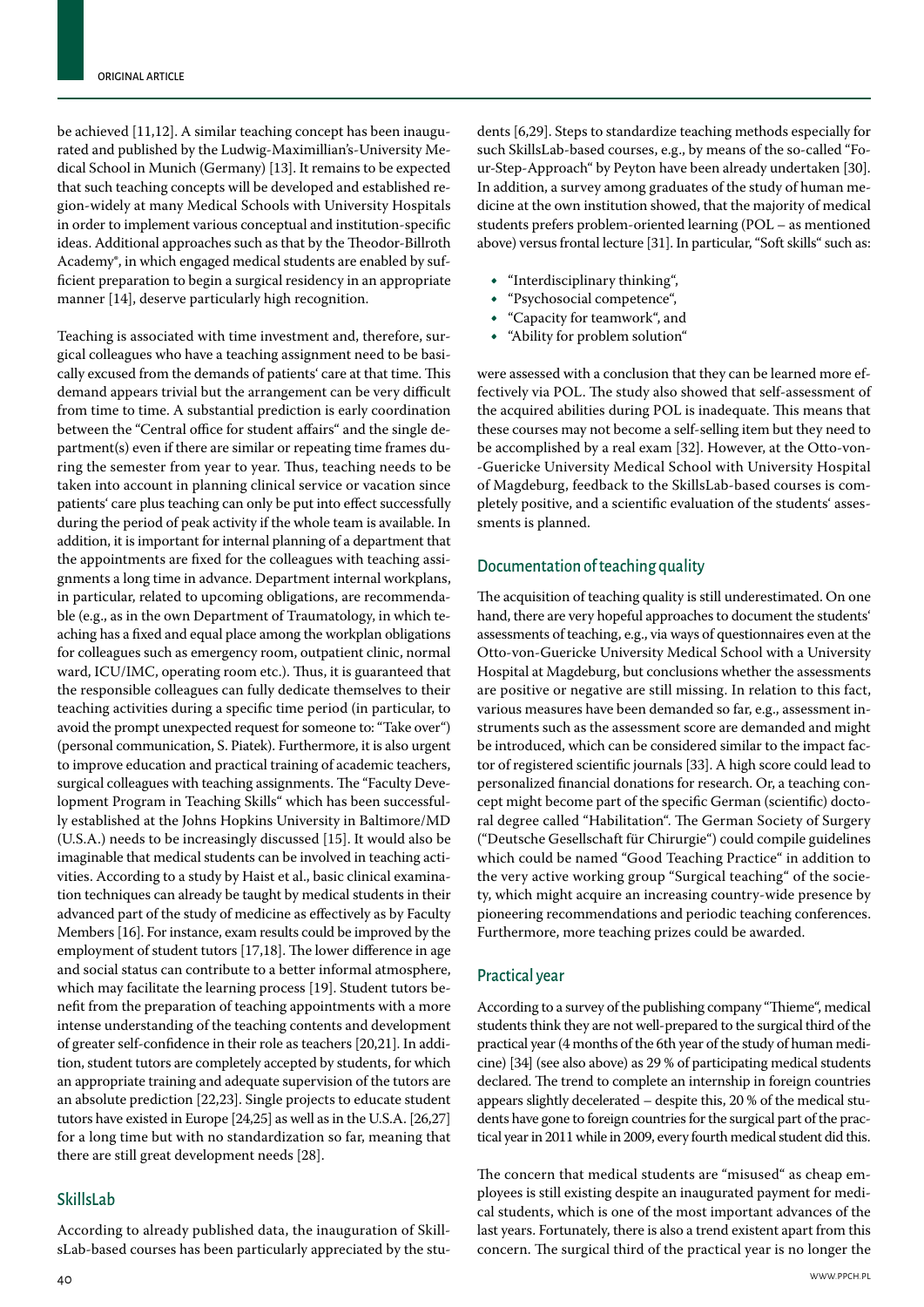worst part: 27 % of medical students stated that they sometimes feel like a cheap employee while during the obligatory third of internal medicine, 36 % had this conviction.

Furthermore, attention needs to be focused on the fact that surgery is becoming more attractive to beginners to prevent a shortage of recruits [35-38]. Such shortage of recruits has become distinctly apparent – therefore, 1,200 young professionals would have to start a surgical residency yearly to match the estimated need of 4,000 young surgeons until 2020. However, only 400 to 600 do so and an unknown number of them changes into another medical discipline after they start a surgical residency [39].

In the License of practice medicine regulations ("Ärztliche Approbationsordnung" ["ÄAO"]), the teaching contents for the surgical part of the practical year are very vague; e.g., the students should, according to §3, section 4, of the License of practice medicine regulations (ÄAO) during the practical year " … intensify and extend the knowledge, abilities and skills acquired during the previous study of human medicine. They should learn to apply them to single clinical cases. For this purpose, they should perform similar to physicians according to their educational level with guidance and supervision by the teaching physician(s)" [40].

As a reasonable instrument to improve medical education and practical training during the practical year, logbooks have been introduced at several Medical Schools. Such logbooks content a reasonable list of abilities and skills which need to be acquired and which can be checked and confirmed. The logbook should serve as orientation for exams and should provide the option to document deficits in teaching in certain parts but also to compensate them by clear visualization. According to a study of the University at Greifswald (Germany), 39 % of the medical students believe that a logbook has improved the practical training of medical students in surgery [41]. A possible cause for this is that despite the logbook, teaching of medical students cannot be claimed and the teaching quality strongly depends on the personality of the tutor. Even this problem has been discussed in an article by Busemann et al. [41]. Medical students in their 6th year (practical year) demand more:

- • Personal feedback from a mentor,
- Bed-side teaching (and)<br>• Supervision in practical
- Supervision in practical work.

Even here, there is need for improvement, e.g., by ways of analysis of the logbook in between by a teaching representative who needs to possess appropriate competence for adequate measures to improve tutoring for further courses of the practical year. At the Medical School with University Hospital at Cologne (Germany), 82 % of the medical students assessed logbooks during the practical year as very positive, whereby no disorders were included. Instead, clinic processes and clinical work at the ward were strongly emphasized [42].

Since novel teaching concepts as described above (in contrast to "frontal lessons" such as oral lecture), the distinct need for more personal capacity, release of the surgical colleague from a teaching assignment from other obligations has to be demanded [43]. Even in relation to this, there is need for further improvement at almost all German Medical Schools with University Hospitals. Such a "multimodal" teaching concept should be – similar to a curricular structure – continued with no interruption to the connected

surgical residency [44,45].

Internet-based educational aid such as "webop.de" will become of greater importance already in the near future [46].

In addition, costs need to be taken into account. Study results show that the costs of longer operating times and higher complication rates decrease with greater experience of the resident. A possibly good and practice-oriented theoretical education and practical training is therefore in the great interest of the whole society and economy [47].

# **Outlook**

Teaching concepts should be steadily open for the integration of novel ideas and for the optimization of ongoing projects. Only in this context, the presented concept can be classified.

The structurally optimized SkillsLab at the presenting institution, as well as the improved concepts not only in surgery allow an appealing use of the SkillsLab options, which have been already initiated.

"OSCE" is an up-to-date topic, which, in particular, can be used for an objective assessment of the practical training results of medical students. In relation to this, teaching contents in oral lectures, seminars or courses are not only designed to be practice-oriented but they have to be correlated with OSCE-related topics.

The logistic options of the Magdeburg's SkillsLab allow to store and provide pig paws for the curricular and facultative knot-and- -suture courses as it is planned to be put into effect.

In perspective, the use of animal organs is imaginable for courses with the "Pelvi-trainer" if the appropriate organisatory predictions have been managed and contracts have been made in accordance to animal protection agreements.

The pelvi-trainer can be used far beyond the students' examination course as a model for individual exercises as well as organized courses as part of other laparoscopy-using disciplines such as:

- • Urology,
- Gynecology,
- Pediatric surgery (or)<br>• Reproductive medicines
- Reproductive medicine [48].

By initiating surgical practices during semester interruptions ("Famulatur"), reserves are seen, e.g., in inquiry, documentation and evaluation of teaching contents – a document is in preparation.

With the presented teaching concept, it is aimed to:

- • focus Magdeburg's medical students on the own Medical School with University Hospital and its Teaching Hospitals in the region and to convince them of a reasonable teaching concept (and)
- • inally achieve attention also in other German districts to appropriately exploit the potential of an active student exchange, e.g., as part of surgical practices during the study of human medicine by getting to know other teaching concepts.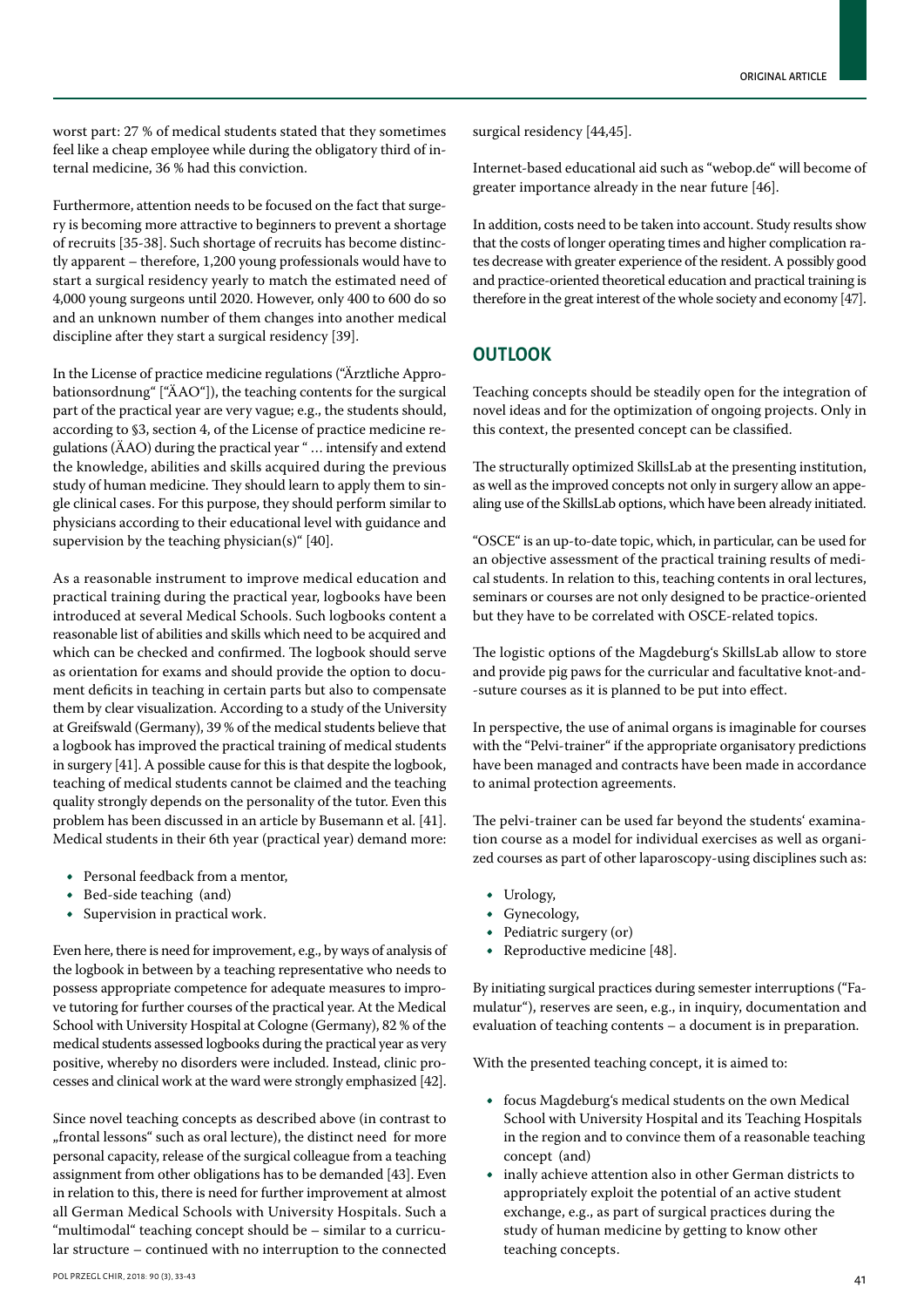# **Conclusion**

Medical students' theoretical education and practical training in surgery should be performed with practice-oriented and motivating teaching events. Herefore, the components:

- Oral lectures,
- Seminars (and)
- Practical exercises

are adjusted to each other and integrated into an interdisci-

#### References:

- 1. O'Boyle C.: Learning medieval medicine: the boundaries of university teaching. Dynamis 2000; 20: 17–29.
- 2. Lehmann K.S., Grone J., Lauscher J.C. et al.: Simulation training in surgical education – application of virtual reality laparoscopic simulators in a surgical skills course. Zentralbl Chir 2012; 137: 130–137.
- 3. Reschke K., Werwick K., Mersson L. et al.: [Skills lab from the surgical point of view. Experiences from the Magdeburg Medical School – The University of Magdeburg. Chirurg 2013; 84: 841–850.
- 4. Saeger H.D., Konopke R.: Impact of morbidity and mortality conferences (M & M) on continuing surgical education. Zentralbl Chir 2012; 137: 155–159.
- 5. Kadmon M., Bender M.J., Adili F. et al.: Competency-based medical education: National Catalogue of Learning Objectives in surgery. Chirurg 2013; 84: 277–285.
- 6. Russeler M., Weber R., Braunbeck A. et al.: Training of practical clinical skills in surgery - a training concept for medical students. Zentralbl Chir 2010; 135: 249–256.
- 7. Goodfellow P.B., Claydon P.: Students sitting medical finals ready to be house officers? J R Soc Med 2001; 94: 516–520.
- 8. http://www.gesetze-im-internet.de/\_appro\_2002/BJNR240500002.html (Zugriff: 23.03.2015).
- 9. Schlein U., Hager-van der Laan J.: Communication is the critical factor for success (not only) in education and further training. Zentralbl Chir 2010; 135: 472–474.
- 10. Ganschow P.: Attitude of medical students towards a surgical career a global phenomenon? Zentralbl Chir 2012; 137: 113–117.
- 11. Schmidt H., Cohen-Schotanus J., van der Molen H. et al.: Learning more by being taught less: a ''time-for-selfstudy'' theory explaining curricular effects on graduation rate and study duration. Higher Educ 2010; 60: 287–300.
- 12. Murad M.H., Varkey P.: Self-directed learning in health professions education. Ann Acad Med Singapore 2008; 37: 580–590.
- 13. Chiapponi C., Bruns C.J., Pilz F. et al.: Structured Teaching of Surgery the LMU Model in Munich. Zentralbl Chir 2013.
- 14. Brucher B.L.: Theodor Billroth Academy(R) active promotion of future surgeons. Zentralbl Chir 2010; 135: 458–463.
- 15. Cole K.A., Barker L.R., Kolodner K. et al.: Faculty development in teaching skills: an intensive longitudinal model. Acad Med 2004; 79: 469–480.
- 16. Haist S.A., Wilson J.F., Brigham N.L. et al.: Comparing fourth-year medical students with faculty in the teaching of physical examination skills to first-year students. Acad Med 1998; 73: 198–200.
- 17. revino F.M., Eiland D.C. Jr.: Evaluation of a basic science, peer tutorial program for first- and second-year medical students. J Med Educ 1980; 55: 952–953.
- 18. Santee J., Garavalia L.: Peer tutoring programs in health professions schools. Am J Pharm Educ 2006; 70: 70.
- 19. Topping K.: The effectiveness of peer tutoring in further and higher education. A typology and review of the literature. High Educ 1996; 32: 321–345.
- 20. Ten Cate O., Durning S.: Dimensions and psychology of peer teaching in medical education. Med Teach 2007; 29: 546–552.
- 21. Dandavino M., Snell L., Wiseman J.: Why medical students should learn how to teach. Med Teach 2007; 29: 558–565.
- 22. Weyrich P., Schrauth M., Kraus B. et al.: Undergraduate technical skills training guided by student tutors – analysis of tutors' attitudes, tutees' acceptance and learning progress in an innovative teaching model. BMC Med Educ 2008; 8: 18.

plinary overall concept. The so far positive resonance from medical students indicates that teaching is on a good way of further development and possible to be accomplished at the Magdeburg's Otto-von-Guericke University Medical School with University Hospital. For the future, the importance of good (high-quality) teaching needs to come to more awareness in the surgical community to better prepare upcoming surgical colleagues and to competently and convincingly bring them near the enthusiasm in surgery in addition to an optimized overall educational level of medical students in surgery in general.

- 23. Nestel D., Kidd J.: Peer tutoring in patient-centred interviewing skills: experience of a project for first-year students. Med Teach 2003; 25: 398–403.
- 24. Glynn L.G., MacFarlane A., Kelly M. et al.: Helping each other to learn a process evaluation of peer assisted learning. BMC Med Educ 2006; 6: 18.
- 25. Goldschmid B., Goldschmid M.: Higher Education. Peer Teaching in higher education. High Educ 1976; 5: 9–33.
- 26. Greenberg L.W., Jewett L.S.: Preparing medical students to teach: an educational program using three approaches. Med Teach 1987 ;9: 409–414.
- Peluso M.J., Hafler J.P.: Medical students as medical educators: opportunities for skill development in the absence of formal training programs. Yale J Biol Med 2011; 84: 203–209.
- 28. Ross M.T., Cameron H.S.: Peer assisted learning: a planning and implementation framework: AMEE Guide no. 30. Med Teach 2007; 29: 527–545.
- 29. Bonrath E.M., Buckl L., Bruwer M. et al.: Education in laparoscopic surgery: national survey on current strategies and relevance of simulation training. Zentralbl Chir 2012; 137: 160–164.
- 30. Krautter M., Weyrich P., Schultz J.H. et al.: Effects of Peyton's four-step approach on objective performance measures in technical skills training: a controlled trial. Teach Learn Med 2011; 23: 244–250.
- 31. Schlett C.L., Doll H., Dahmen J. et al.: Job requirements compared to medical school education: differences between graduates from problem-based learning and conventional curricula. BMC Med Educ 2010; 10: 1.
- 32. Papinczak T., Young L., Groves M. et al.: An analysis of peer, self, and tutor assessment in problem-based learning tutorials. Med Teach 2007; 29: e122–132.
- 33. Brauer R.B., Harnoss J.C., Lang J. et al.: Quality and quality assurance of teaching in surgery – recommendations from a workshop of the surgical cooperative for quality assurance. Zentralbl Chir 2010; 135: 18–24.
- 34. http://www.thieme.de/viamedici/pj-pj-umfrage-1556/a/umfrage-pj-umfrage-2011-10862.htm (Zugriff: 23.03.2015).
- 35. Stroh C.: Motivation of female surgeons pleasure or burden. Zentralbl Chir 2010; 135: 447–450.
- 36. Korber J.: Comments on the article Motivation of female surgeons pleasure or burden by C. Stroh. Zentralbl Chir 2010; 135: 447–450. Zentralbl Chir 2012; 137: 94; author reply 95
- 37. Stroh C.: Erwiderung auf den Kommentar von Frau Dr. Körber zum Artikel Frauen in der Chirurgie – Lust oder Last. Zentralbl Chir 2012; 137: 95.
- 38. Scheuerlein H., Settmacher U.: Some thoughts on surgical education and training – past, present and future. Zentralbl Chir 2010; 135: 451–457.
- 39. Muhl E.: Surgical intensive care medicine significance in surgical training and in the german health-care system now and in the future. Zentralbl Chir 2011; 136: 102–105.
- 40. http://www.gesetze-im-internet.de/\_appro\_2002/BJNR240500002.html (Zugriff: 23.03.2015).
- 41. Busemann A., von Bernstorff W., Heidecke C.D.: Consequences drawn from the evaluation of logbook-based surgical training for final year students. Zentralbl Chir 2012; 137: 165–172.
- 42. Wolfgarten E., Monig S.P., Fetzner U.K. et al.: Experience with an interdisciplinary surgical handbook for medical students. Zentralbl Chir 2012; 137: 180–186.
- 43. Schwarting T., Ruchholtz S., Josephs D. et al.: The Marburg surgical curriculum – improving the attraction of medical education by teaching central surgical competence. Zentralbl Chir 2012; 137: 118–124.